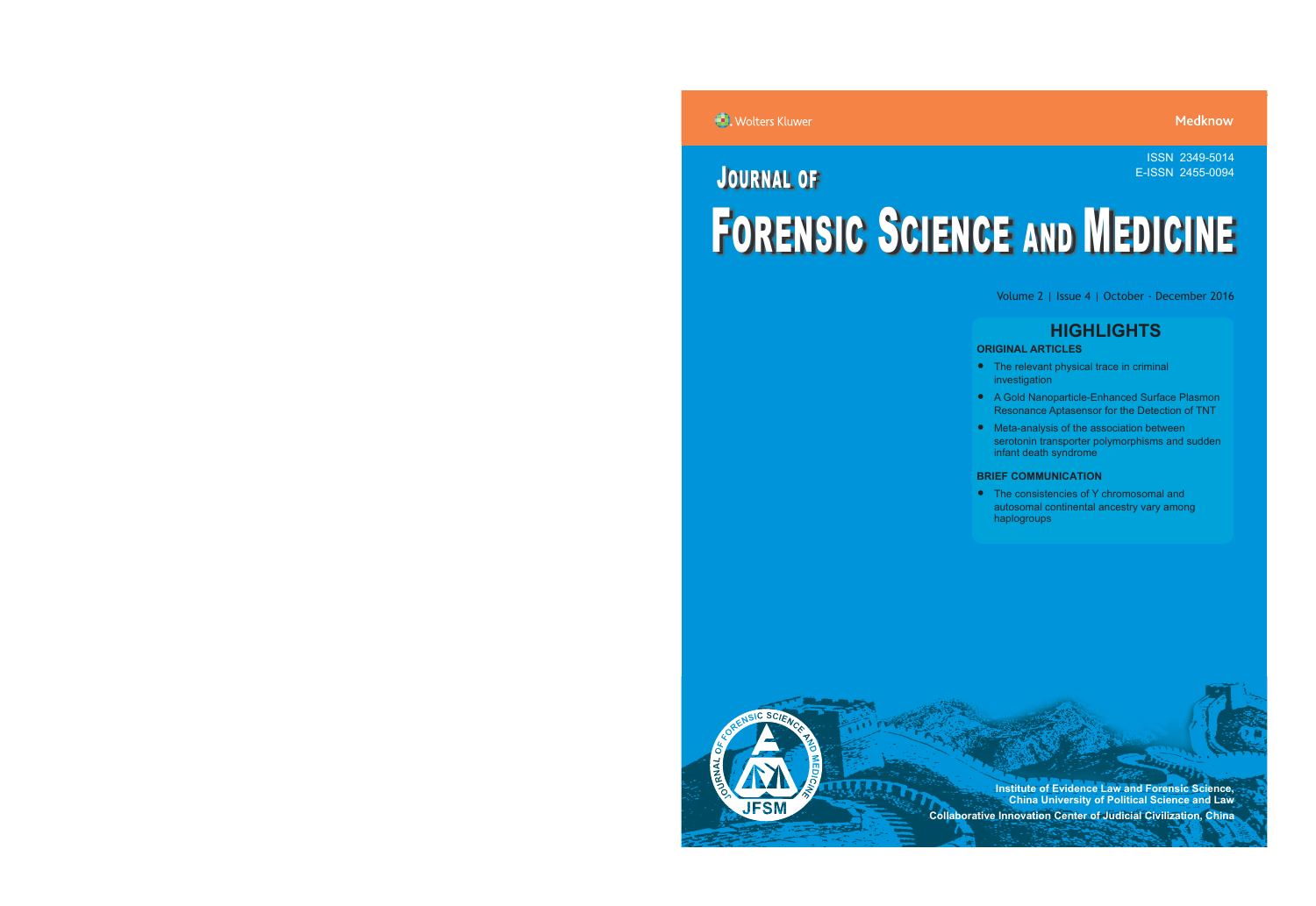# **The Relevant Physical Trace in Criminal Investigation**

#### **Durdica Hazard**

Institute of Forensic Science, School of Criminal Justice, Ecole des Sciences Criminelles, Faculty of Law, Criminal Justice and Public Administration, University of Lausanne, Switzerland

## **Abstract**

A criminal investigation requires the forensic scientist to search and to interpret vestiges of a criminal act that happened in the past. The forensic scientist is one of the many stakeholders who take part in the information quest within the criminal justice system. She reads the investigation scene in search of physical traces that should enable her to tell the story of the offense/crime that allegedly occurred. The challenge for any investigator is to detect and recognize relevant physical traces in order to provide clues for investigation and intelligence purposes, and that will constitute sound and relevant evidence for the court. This article shows how important it is to consider the relevancy of physical traces from the beginning of the investigation and what might influence the evaluation process. The exchange and management of information between the investigation stakeholders are important. Relevancy is a dimension that needs to be understood from the standpoints of law enforcement personnel and forensic scientists with the aim of strengthening investigation and ultimately the overall judicial process.

**Key words:** Clue, evidence, investigation, physical trace, relevancy

### **Introduction**

Investigation scenes are the starting point of criminal investigations. They are successive but not alike, and require various resources from the members of the criminal justice system to appraise the events. Investigators, both detectives, and forensic science practitioners, have to decipher from places, persons, and physical traces what might have happened at a specific moment in time. Ultimately, the storiestold by the investigators should be similar if not the same. This requires a strong partnership between them based on their communication and the quality of the information they exchange. The forensic investigator is just one of the many stakeholders in the criminal justice system. She reads the investigation scene in search of physical traces that should enable her to tell the story of the offense/crime that allegedly occurred.

Despite the current trend of standardization in the forensic science discipline,  $[1,2]$  there are some aspects of the task that cannot fit into any kind of standard operating procedures: The detection, the recognition and the collection of relevant physical traces at the scene. True leitmotiv for any forensic science specialist whether at scenes or in laboratories, the concept of relevancy is implicit and at the core of critical choices and contributions made by scientists within the legal process: Its study is essential to the foundations of forensic science. As Inman and Rudin<sup>[3]</sup> formulated it accurately:

# **Access this article online**

**Quick Response Code:**

**Website:** www.jfsmonline.com

**DOI:** 10.4103/2349-5014.164662 "The most difficult challenge in the investigative process is the recognition of relevant physical evidence. Prior to any laboratory analysis, an item must be recognized as evidence in a crime or it will never be examined, much less interpreted."

Identification of those relevant carriers of information depends on many factors and varies from one case to another, but also from one practitioner to another. For the sake of the whole judicial process, it is important to understand what the notions of relevancy, relevant physical trace and their corollaries mean for the stakeholders in the investigation.

This article provides a wide overview of research, conducted by Hazard,<sup>[4]</sup> which focused on the links between trace, clue, evidence, relevancy, and forensic investigators. First, it starts with a description of the analytical chain of evidence, stressing the point that sets apart trace from evidence notions. Then, a brief definition of the principle of relevancy within the forensic science discipline precedes a description of the environment that shapes the perception of what is relevant for the forensic investigators. Finally, reaching the stage

> **Address for correspondence:** Dr. Durdica Hazard, School of Criminal Justice, Batochime, CH-1015 Lausanne-Dorigny, Switzerland. E‑Mail: durdica.hazard@alumnil.unil.ch

This is an open access article distributed under the terms of the Creative Commons Attribution-NonCommercial-ShareAlike 3.0 License, which allows others to remix, tweak, and build upon the work non-commercially, as long as the author is credited and the new creations are licensed under the identical terms.

**For reprints contact:** reprints@medknow.com

**How to cite this article:** Hazard D. The Relevant Physical Trace in Criminal Investigation. J Forensic Sci Med 2016;2:208-12.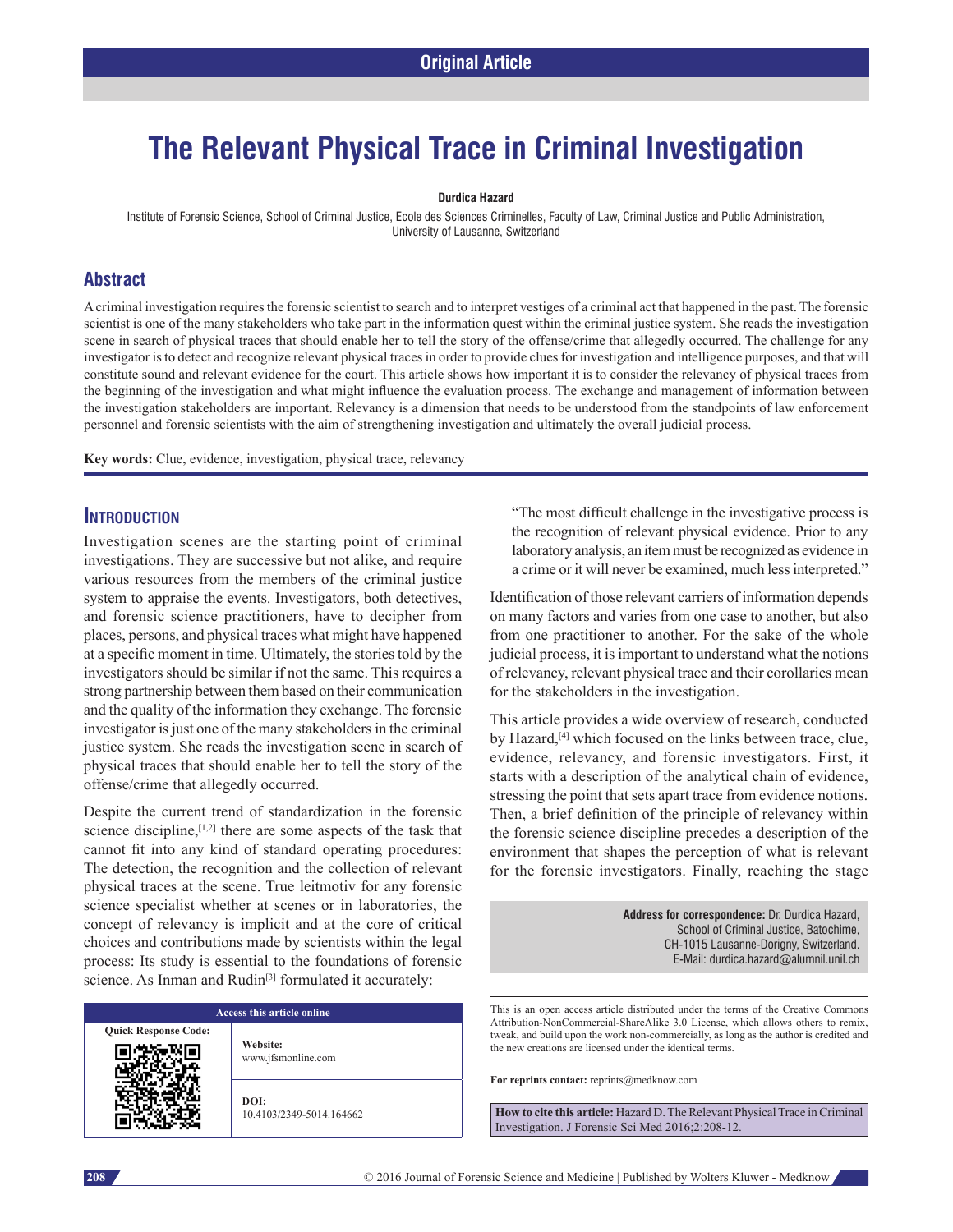where the members of the criminal investigation assess the relevant trace, the methods of communication and the nature of the information exchanged between detectives and forensic science investigators are formalized. The aim is to demonstrate how critical it is to consider and combine their various perceptions of what might be relevant or not in order to strengthen the investigative phase and ultimately the whole judicial process.

# **Part 1: Criminal Investigation and the Analytical Chain of Evidence**

"Information is transformed into evidence by an assessment of its relevancy to a particular investigation. Similarly, the degree of relevancy of evidence is established by assessment. The whole process can be visualized as a continuous range or spectrum extending from total irrelevancy to total proof. Thus, in a sense, assessment is the entire investigation."<sup>[5]</sup>

Almost 30 years ago, Kind<sup>[5]</sup> analyzed the inquiry process and came to the conclusion that the entire investigation relies on a multitude of assessments about the relevancy of information. Starting at the scene and following the progression of the criminal investigation, there are successive assessments of objects' relevancy that lead to information being understood differently. Kind<sup>[6]</sup> clearly expressed the distinction between specific notions such as information, evidence, and proof. This represents, to some extent, the analytical chain of evidence, except that there is a need to include the notion of physical trace, that is, the object providing the information. The analytical chain of evidence describes the process that information follows from the crime scene to its beneficiaries in the courtroom and intelligence units.

Indeed, the whole process of evaluation is based on the observations made at the scene by the investigators and detectives:

- The detectives search for information through the testimony of persons (victims, witnesses, suspects, etc.) and through other media such as telephone statements for instance
- The forensic investigators search the physical traces, left at the scene from the questioned activity and by the author of the investigated facts.

More specifically, the forensic science practitioner processes the investigation scene. She reads the scene as a book with the challenge of recognizing the relevant physical traces and of providing clues, to be used as evidence for the investigation or for intelligence, with the aim to reconstruct and prove the case's storyline. In the framework of an evidence-led inquiry, as Kind $[6]$  emphasized, the status of the information evolves through a progressive and dynamic process, based on the assessment of the relevancy of the information. The information follows what is called the analytical chain of evidence and consists of essentially three main stages: The physical trace, the clue, and the evidence.

In this way, the physical trace is understood as "a mark, a signal, or an object that is a visible sign (not always visible by naked eye) and a vestige indicating a former presence (source level information) and/or an action (activity level) of something where the latter happened."<sup>[7]</sup> It exists without any given meaning, it is a primitive source of information available provided it is discovered and interpreted as being relevant. The physical trace has to be distinguished from the clue and from the evidence where a meaning process has taken place. The trace becomes a clue when the forensic investigator recognizes its valuable information content within a given context. The clue is "an apparent sign that indicates something with probability".<sup>1</sup> This constitutes one of the many threads (avenues) that can be followed to track down the investigated events, allowing consideration of alternative causes that might explain what has been observed at the scene. A discovered trace, perceived as being relevant in a given context, is a clue that gives information relevant to the case. Then, clues are gathered and become structured information about the case in issue. Clues become the evidence, understood as the information used by a magistrate, or another beneficiary of thisinformation, to "raise or lower the probability of a proposition".2 This provides the information with which to decide the most probable cause.

Interestingly, the three stages of the analytical chain of evidence fit into the three-chapter paradigm of evidence enunciated by Kind:<sup>[6]</sup>

- Finding and identifying the suspect (Chapter I)
- Solving the case based on a structured framework of information (Chapter II); and
- Proving the alleged facts with evidence (Chapter III).

The first chapter consists of searching the physical traces that might lead to a suspect; the second chapter consists in organizing the clues coherently, that is, the relevant physical traces and other information collected by all the investigators, to solve the case with structured information. The third chapter is dedicated to proving that the suspect is guilty based on evidence resulting from this analytical chain, which carried information from the investigation scene to the courtroom.

Ultimately, the assessment of relevancy lies behind the analytical chain of evidence and constitutes a critical process in the investigation. It is a manifold concept of importance to focus on, especially because the quality of physical traces that are discovered and collected at scene conditions the quality of the information used at the tribunal. In addition, such an attempt to differentiate the notions of physical trace, clue and evidence insists on the need to recognize peculiar

<sup>1</sup>"Indice". Alain Rey (Sous la direction de), 2010. Dictionnaire historique de la langue française. Le Robert.

<sup>2</sup>"Evidence". The Oxford Dictionary of Philosophy. Simon Blackburn. Oxford University Press, 2008. Oxford Reference Online. Oxford University Press. Universite de Lausanne. 30 March. 2015 http://www.oxfordreference.com/views/ENTRY. html?subview=Main&entry=t98.e1165.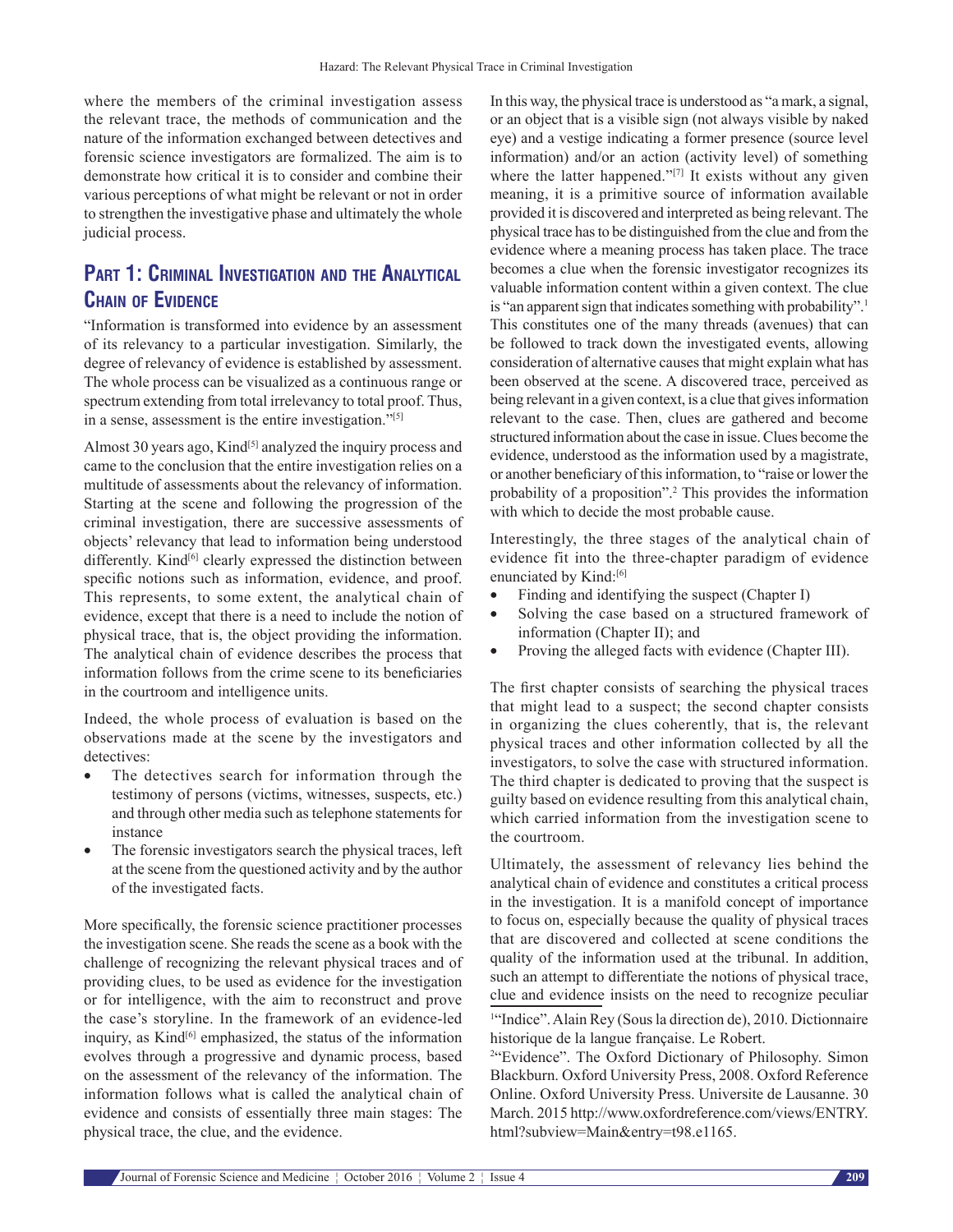steps associated with relevancy assessment. The study and understanding of the thought processes pertaining to the relevancy dimension highlight some key concepts intended to facilitate the communication between the various stakeholders of the investigation.

# **Part 2: Definitions of the Relevant Physical Trace and its Reasoning Framework**

From the usual definitions, relevancy is presented as a logical and adapted relation: What is relevant brings information to the whole. The idea of the relevancy is fully realized when the keywords connection and context are taken into consideration. This leads to formulate the following enhanced definition: Relevancy is a logical and adapted connection between the qualified object and a question of interest within a given context. It has to be emphasized that the fact of being adapted generates a fragment of the answer, even the answer to the question asked.[4]

Despite the fact that some legal definitions of relevant evidence like the American rule 401 from the FRE[8] are often used as reference, there are no clearly given specific definitions as to what is relevancy and relevant information from a forensic standpoint and within a criminal investigation.

In forensic science, many practitioners mentioned and used the current notion, such as Locard<sup>[9]</sup> who presented the relevancy as being "the most serious and the most common defects"<sup>3</sup> or also Kind<sup>[5]</sup> who explained that it is through the intuition that the relevant questions are asked. They both agreed on the fact that sound experience and knowledge are needed to assess relevancy.

In the forensic science literature,<sup>4</sup> authors approach the question of relevancy from various perspectives or relations. This is clearly a many-sided concept used both to qualify a physical trace and the approach to searching, analyzing and interpreting the questioned trace.

For her research, Hazard<sup>[4]</sup> conducted interviews with forensic science practitioners and analyzed a short questionnaire designed to question the practitioners' conceptions of relevancy and relevant physical traces. The researcher also appealed to semiotic science, as the theory of sign and signification, to investigate the concept. This leads to a more complete definition of what is intended behind the forensic science relevancy tenet and what pertains to it as critical factors, influencing the evaluation of relevant physical traces within the framework of the investigation scene.

According to the semiotic view,<sup>[10]</sup> relevancy is defined as a perception of trace objects conditioned by the context and by what the forensic science practitioner decides to recognize at investigative scenes and to use as features from physical traces found at the scene of investigation. Combined with the collected answers of Swiss forensic science practitioners, a physical trace considered as being relevant can be defined more specifically in those terms:

The detected physical trace is perceived as being relevant because (1) on a factual and objective point of view, a link has been recognized between the discovered physical trace and the questioned (criminal) activity and (2) it is subjectively appropriate to collect and analyze it since there is a perception of its informative value by the investigators for the case at hand.<sup>[4]</sup>

The recognition and perception processes are ultimately dependent on the investigator within a defined environment. In the research of Hazard,<sup>[4]</sup> many parameters appeared as having influence in the relevancy assessment of the work at the investigation scene. These parameters were organized into three major dimensions that shape the framework into which forensic science practitioners assess, namely the situational, the structural and the individual dimensions.

The situational dimension includes all the parameters the investigators cannot clearly have an impact on. The first and most important is clearly the nature and gravity of the criminal case. This conditions the operational response of the criminal justice system: A homicide requires more resources in terms of staff, time, and personal investment than a burglary for instance. Next are environmental aspects (weather, location, time) as well as with the type of physical traces left by the offender at the scene (quality, quantity). Other factors are related to the persons the investigators have to work with, such as the first police officers attending and preserving the scene. Based on the quality of their intervention, traces might have been polluted, lost or well-preserved. Interestingly, the pressure imposed on forensic science practitioners by other stakeholders (such as detectives) to the investigation is a parameter, mentioned during the interviews, as an influence while they are processing the scene, and therefore assessing what might be relevant or not.

The second dimension relates to conventional and cultural aspects with the limits, means and constraints imposed by the organization and structure of the justice and police institutions. The penal procedure is clearly the first parameter to consider since it defines the legal framework of the investigative work. Institutional resources complete this framework. Practitioners emphasized the importance of a budget and work facilities, but also the efficiency of forensic databases, such as the fingermarks, shoemarks or DNA banks for instance. This has already been described by several authors, such as Girod,<sup>[11]</sup> Ribaux and Margot:<sup>[12]</sup> interest in specific physical traces also depends on the effectiveness and efficiency of the system (procedure, database) implemented to record the information and the capacity of the current system to value and use that information. The situational dimension orders a specific framework within which many parameters of the structural dimension are modulated and take place. In this context, management team

<sup>3</sup> Free translation of "le plus grave et le plus ordinaire des défauts".

<sup>4</sup> For a summary about the perception of relevancy dimension in the forensic science literature, see Chapter I, Research of Hazard, 2014.[4]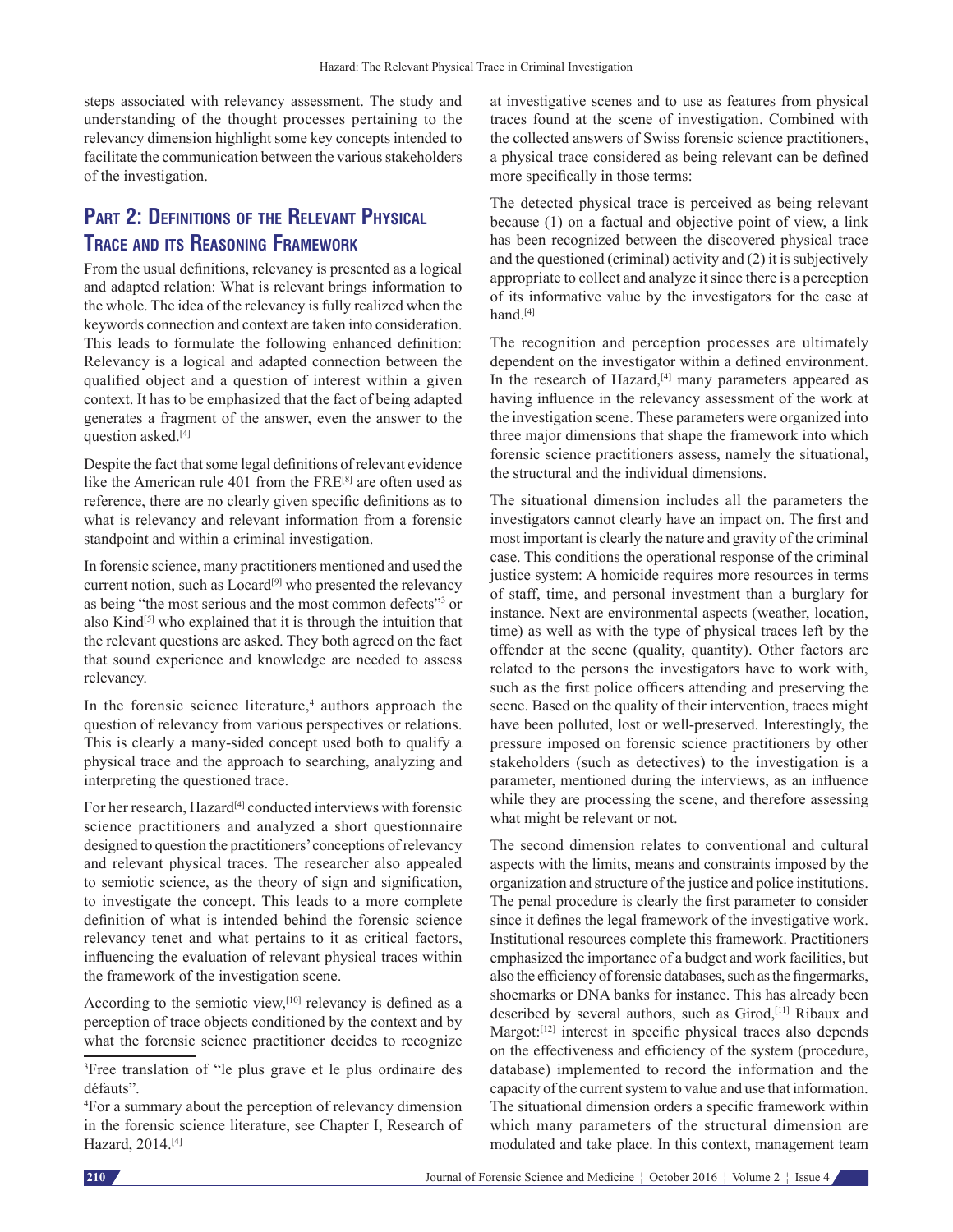balance budget facilities and operational priorities, and will decide to stress the attention on specific criminal phenomena to the detriment of other criminal activities. Furthermore, some investigators mentioned that some practices were more accepted within their unit than others: A practical example was given by a young forensic investigator who was told by peers that for pragmatic reasons, pictures were not specifically recorded for small cases investigated by the unit. Even though he was feeling more comfortable taking pictures for all cases, he did not want to go against the unofficial rule. He feared that it might be noticed by the management team, who could have decided to make it mandatory and resulted as an extra-task for the rest of the unit. Such conventional dimensions might have a strong impact on practice and consequently limit or refrain people from doing specific activities that could be fruitful.

The third dimension is the individual one. The forensic science practitioner has her own stock-in-trade (knowledge, experience, and education)<sup>[4]</sup> and her own limits based on the previous two dimensions. The investment into the search, assessment, and collection of relevant physical traces depend on the personal motivation, the moral and physical states of the forensic science practitioners. More specifically, the research of Hazard<sup>[4]</sup> showed the importance of the individual stock-in-trade of the forensic science practitioners for the relevancy assessment; this may change substantially from one investigator to another, and may have a strong influence on the approach and the relevancy assessment at the investigation scene.

Thus, a number of parameters influence and shape the environment within which forensic science practitioners search and perceive what could be relevant or not. As Schamber *et al*. [13] said: "Relevance is a multidimensional cognitive concept whose meaning is largely dependent on users' perceptions of information and their own information need situations." Since it is a conventional and personal concept assessed by the forensic science practitioner, there is a high probability of having different points of view among the various stakeholders of the investigation process on what is relevant to do, to collect, and to analyze. These differences require comprehensive and efficient exchanges between investigators around this concept to understand fully each other's motivation.

# **Part 3: The Synergy within the Investigation Process**

"Contextual elements must be used in the selection process on the scene of an investigation. Detection and observations highlight the presence of the trace whose significance may be tested through alternative hypotheses at different levels."[14]

To search, detect, recognize, and collect relevant physical traces calls for dynamic communication between stakeholders. Kind[5] stressed the necessity for collaboration between investigators, demonstrating how complementary their perceptions of the inquiry could be. This complementarity can be approached through two specific activities of the investigators: The management of the information and their own reading of the investigation scene.

Among the multiple actors of the criminal justice system who take part in the inquiry, there is a multitude of interactions with different sources of knowledge of various qualities. Investigators have to deal and assess a large amount of data in order to use it in a very efficient way.

Colleagues from detective unit are clearly a crucial source of information for the forensic investigators. The detectives' inputs may help the forensic practitioners to target their approach at the scene with a more precise idea of what they could search for. This also provides a more definite context of the events. It offers a circumstantial reasoning framework for the forensic practitioners where the relevancy of the detected trace can be recognized. Indeed, based on their first perception of the case and the detective's contribution, the forensic investigator may approach the scene with the ability to contextualize more easily what she detects, meaning that she can assess more confidently whether the physical traces discovered have a logical presence within the given context. For instance, take the detection of an earmark on a door of a burglarized apartment. If the nature of the source is easily recognizable (i.e., the origin of the trace is an ear), the activity that has left this mark on this specific door is worth consideration. Based on the information provided by the detectives, the trace can have a legitimate presence or not. One explanation could be that some kids played around and listened to the doors leaving their marks, or there would be no other explanatory activities except a burglar listening to the doors that could explain the presence of the current marks.

On the other side, the clues collected by forensic investigators have great potential to open new leads for investigation by the detectives, if they have not found reliable material to direct the inquiry from their own pool of information. Good examples are DNA and fingermark evidence providing the name of a potential suspect or a link with another criminal case.

The second activity where synergy is needed is in the reading of crime scenes. Detectives and forensic investigators read the scene and perceive the criminal case differently. Perception is by definition an intellectual operation specific to the individual;<sup>5</sup> thus, their perceptions of what can be relevant or not depend on their interests. Indeed, this influences strongly what could be regarded as interesting to collect and analyze.

The following quote is extracted from an interview with a Swiss forensic investigator. She explained the different perceptions of relevant information for a detective and a forensic investigator. "Because he [the detective], he thought that, for his investigation, it was relevant to have such physical traces. On my own

5 "[…] act, operation of intelligence, intellectual representation", free translation from "[…] Acte, opération de l'intelligence, représentation intellectuelle". Alain Rey (Under the supervision of). Dictionnaire historique de la langue française. Le Robert. 2010